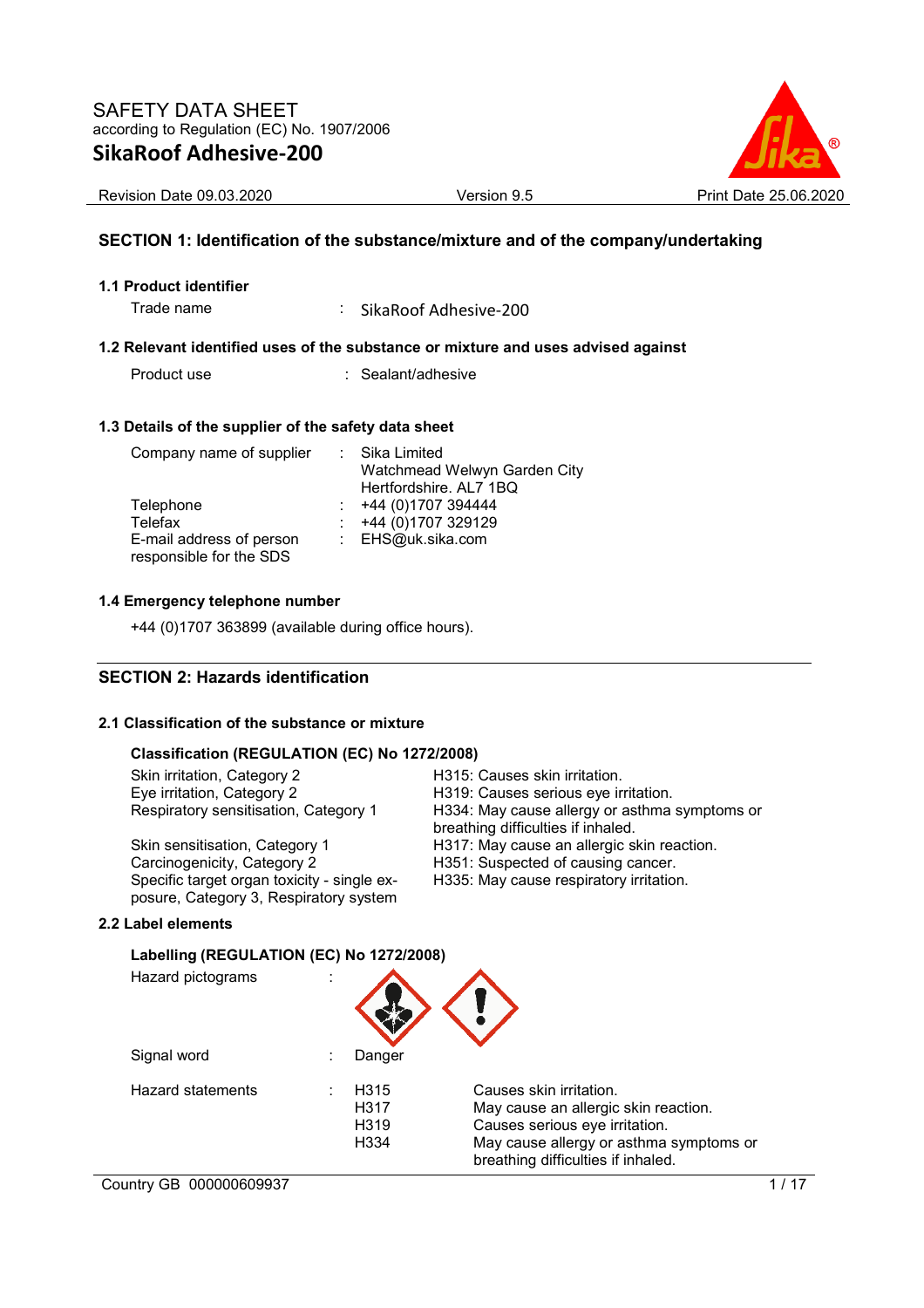

| <b>Revision Date 09.03.2020</b>            |                                          | Version 9.5                                                                                                                                                                                                                                                       | Print Date 25.06.2020 |
|--------------------------------------------|------------------------------------------|-------------------------------------------------------------------------------------------------------------------------------------------------------------------------------------------------------------------------------------------------------------------|-----------------------|
|                                            | H335<br>H351                             | May cause respiratory irritation.<br>Suspected of causing cancer.                                                                                                                                                                                                 |                       |
| Precautionary statements<br>$\blacksquare$ | <b>Prevention:</b>                       |                                                                                                                                                                                                                                                                   |                       |
|                                            | P <sub>201</sub><br>P261<br>P280<br>P284 | Obtain special instructions before use.<br>Avoid breathing dust/ fume/ gas/ mist/ va-<br>pours/ spray.<br>Wear protective gloves/ protective clothing/<br>eye protection/ face protection.<br>In case of inadequate ventilation wear respir-<br>atory protection. |                       |
|                                            | Response:<br>$P308 + P313$               | P304 + P340 + P312 IF INHALED: Remove person to fresh<br>air and keep comfortable for breathing. Call a<br>POISON CENTER/ doctor if you feel unwell.<br>IF exposed or concerned: Get medical ad-<br>vice/ attention.                                              |                       |

Hazardous components which must be listed on the label:

- 4,4'-methylenediphenyl diisocyanate
- o-(p-isocyanatobenzyl)phenyl isocyanate
- Diphenylmethanediisocyanate, isomeres and homologues
- 2,2'-methylenediphenyl diisocyanate

## **2.3 Other hazards**

This substance/mixture contains no components considered to be either persistent, bioaccumulative and toxic (PBT), or very persistent and very bioaccumulative (vPvB) at levels of 0.1% or higher.

## **SECTION 3: Composition/information on ingredients**

## **3.2 Mixtures**

## **Components**

| Chemical name                            | CAS-No.<br>EC-No.<br>Registration number                  | Classification                                                                                                                                                             | Concentration<br>(% w/w) |
|------------------------------------------|-----------------------------------------------------------|----------------------------------------------------------------------------------------------------------------------------------------------------------------------------|--------------------------|
| 1,1,1,3,3-pentafluorobutane              | 406-58-6<br>430-250-1                                     | Flam. Liq. 2; H225                                                                                                                                                         | $>= 5 - < 10$            |
| 4,4'-methylenediphenyl diisocya-<br>nate | 101-68-8<br>202-966-0<br>01-2119457014-47-<br><b>XXXX</b> | Acute Tox. 4; H332<br>Eye Irrit. 2; H319<br>STOT SE 3; H335<br>Skin Irrit. 2; H315<br>Resp. Sens. 1; H334<br>Skin Sens. 1; H317<br>Carc. 2; H351<br><b>STOT RE 2; H373</b> | $>= 2.5 - 5$             |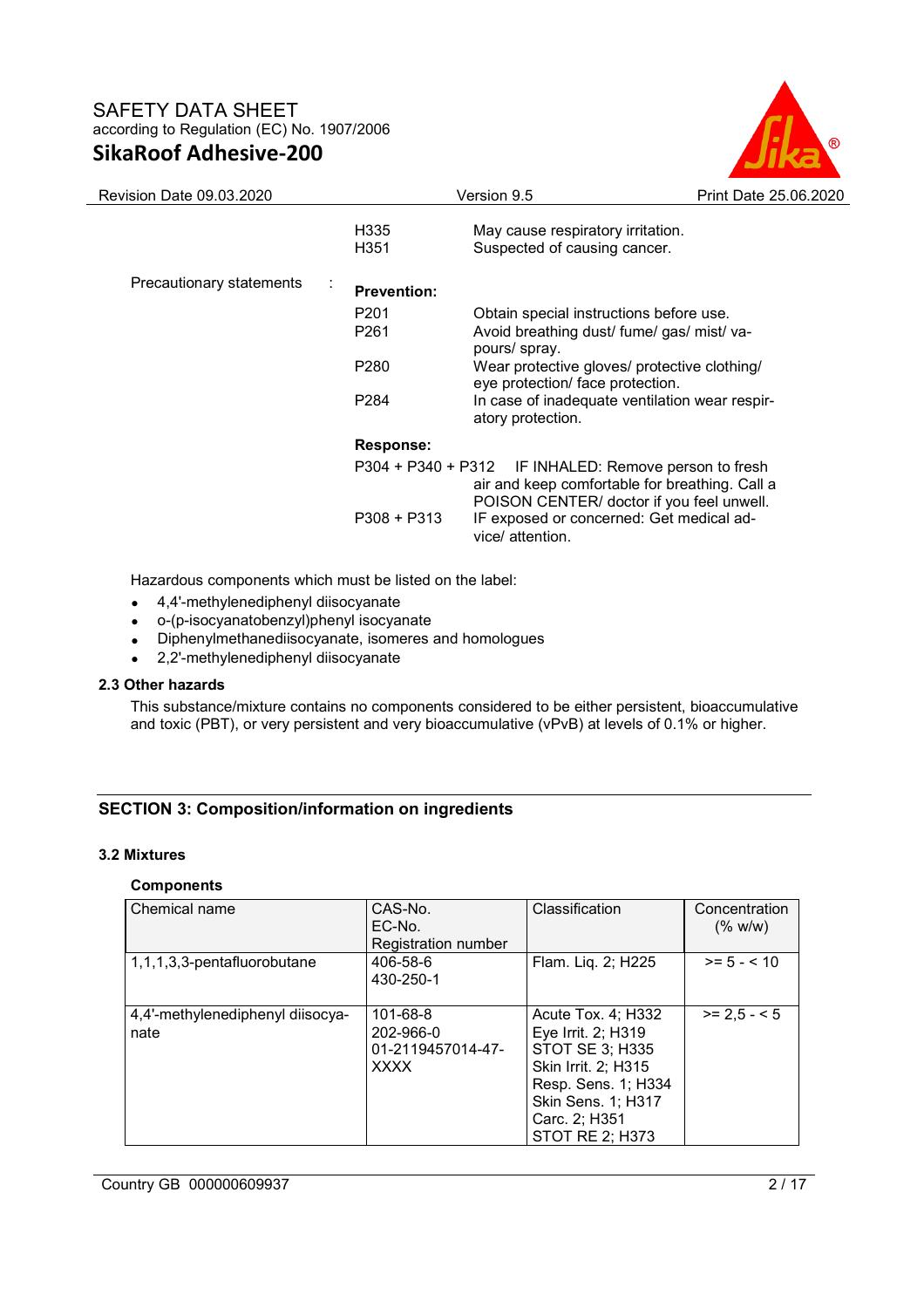

| <b>Revision Date 09.03.2020</b>                         |                                                            | Version 9.5                                                                                                                                                                |              |  |  |
|---------------------------------------------------------|------------------------------------------------------------|----------------------------------------------------------------------------------------------------------------------------------------------------------------------------|--------------|--|--|
| o-(p-isocyanatobenzyl)phenyl<br>isocyanate              | 5873-54-1<br>227-534-9<br>01-2119480143-45-<br><b>XXXX</b> | Acute Tox. 4; H332<br>Eye Irrit. 2; H319<br>STOT SE 3; H335<br>Skin Irrit. 2; H315<br>Resp. Sens. 1; H334<br>Skin Sens. 1; H317<br>Carc. 2; H351<br><b>STOT RE 2; H373</b> | $>= 2.5 - 5$ |  |  |
| Diphenylmethanediisocyanate,<br>isomeres and homologues | 9016-87-9<br>Not Assigned                                  | Acute Tox. 4; H332<br>Skin Irrit. 2; H315<br>Eye Irrit. 2; H319<br>Resp. Sens. 1; H334<br>Skin Sens. 1; H317<br>Carc. 2; H351<br><b>STOT SE 3; H335</b><br>STOT RE 2; H373 | $>= 1 - 2.5$ |  |  |
| 2,2'-methylenediphenyl diisocya-<br>nate                | 2536-05-2<br>219-799-4<br>01-2119927323-43-<br><b>XXXX</b> | Acute Tox. 4; H332<br>Eye Irrit. 2; H319<br>STOT SE 3; H335<br>Skin Irrit. 2; H315<br>Resp. Sens. 1; H334<br>Skin Sens. 1; H317<br>Carc. 2; H351<br>STOT RE 2; H373        | $>= 0.1 - 1$ |  |  |

## **SECTION 4: First aid measures**

#### **4.1 Description of first aid measures**

| General advice          |   | Move out of dangerous area.<br>Consult a physician.<br>Show this safety data sheet to the doctor in attendance.                                                                 |
|-------------------------|---|---------------------------------------------------------------------------------------------------------------------------------------------------------------------------------|
| If inhaled              |   | Move to fresh air.<br>Consult a physician after significant exposure.                                                                                                           |
| In case of skin contact | ÷ | Take off contaminated clothing and shoes immediately.<br>Wash off with soap and plenty of water.<br>If symptoms persist, call a physician.                                      |
| In case of eye contact  | ÷ | Immediately flush eye(s) with plenty of water.<br>Remove contact lenses.<br>Keep eye wide open while rinsing.<br>If eye irritation persists, consult a specialist.              |
| If swallowed            |   | Do not induce vomiting without medical advice.<br>Rinse mouth with water.<br>Do not give milk or alcoholic beverages.<br>Never give anything by mouth to an unconscious person. |

#### **4.2 Most important symptoms and effects, both acute and delayed**

| Symptoms                | Asthmatic appearance |  |
|-------------------------|----------------------|--|
| Country GB 000000609937 |                      |  |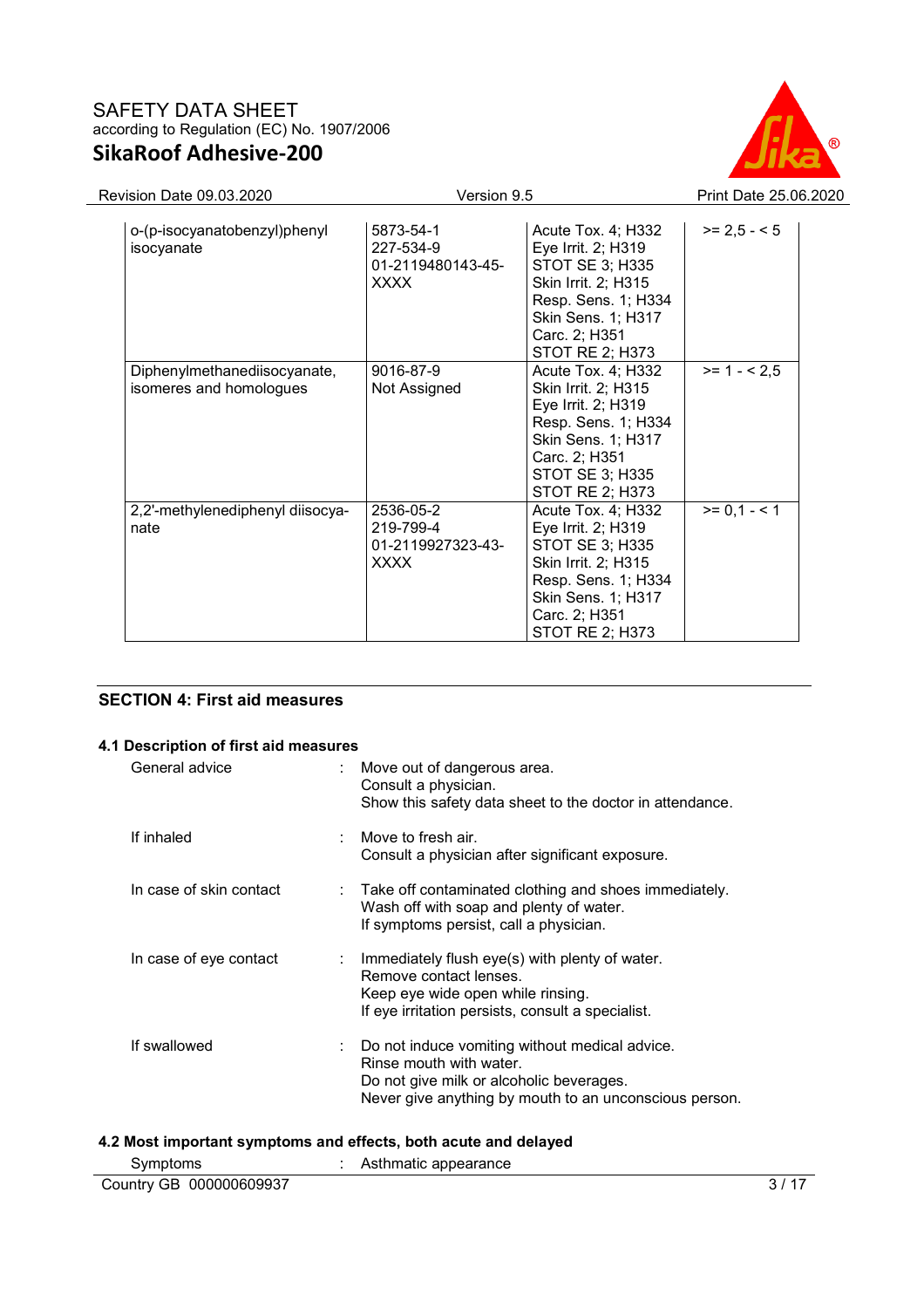

|                                                                                                                                                                | Version 9.5                                                                                                                                        | Print Date 25.06.2020 |
|----------------------------------------------------------------------------------------------------------------------------------------------------------------|----------------------------------------------------------------------------------------------------------------------------------------------------|-----------------------|
|                                                                                                                                                                | Cough                                                                                                                                              |                       |
|                                                                                                                                                                | Respiratory disorder                                                                                                                               |                       |
|                                                                                                                                                                | Allergic reactions                                                                                                                                 |                       |
|                                                                                                                                                                | Excessive lachrymation                                                                                                                             |                       |
|                                                                                                                                                                | Erythema                                                                                                                                           |                       |
|                                                                                                                                                                | <b>Dermatitis</b>                                                                                                                                  |                       |
|                                                                                                                                                                | See Section 11 for more detailed information on health effects                                                                                     |                       |
|                                                                                                                                                                | and symptoms.                                                                                                                                      |                       |
| <b>Risks</b>                                                                                                                                                   | irritant effects                                                                                                                                   |                       |
|                                                                                                                                                                | sensitising effects                                                                                                                                |                       |
|                                                                                                                                                                | Causes skin irritation.                                                                                                                            |                       |
|                                                                                                                                                                | May cause an allergic skin reaction.                                                                                                               |                       |
|                                                                                                                                                                | Causes serious eye irritation.                                                                                                                     |                       |
|                                                                                                                                                                | May cause allergy or asthma symptoms or breathing difficul-                                                                                        |                       |
|                                                                                                                                                                | ties if inhaled.                                                                                                                                   |                       |
|                                                                                                                                                                | May cause respiratory irritation.                                                                                                                  |                       |
|                                                                                                                                                                |                                                                                                                                                    |                       |
| Treatment                                                                                                                                                      | Suspected of causing cancer.<br>4.3 Indication of any immediate medical attention and special treatment needed<br>Treat symptomatically.           |                       |
|                                                                                                                                                                |                                                                                                                                                    |                       |
|                                                                                                                                                                |                                                                                                                                                    |                       |
| Suitable extinguishing media                                                                                                                                   | In case of fire, use water/water spray/water jet/carbon diox-<br>$\sim$<br>ide/sand/foam/alcohol resistant foam/chemical powder for<br>extinction. |                       |
|                                                                                                                                                                |                                                                                                                                                    |                       |
| ucts                                                                                                                                                           | Hazardous combustion prod- : No hazardous combustion products are known                                                                            |                       |
| <b>SECTION 5: Firefighting measures</b><br>5.1 Extinguishing media<br>5.2 Special hazards arising from the substance or mixture<br>5.3 Advice for firefighters |                                                                                                                                                    |                       |
| Special protective equipment :<br>for firefighters                                                                                                             | In the event of fire, wear self-contained breathing apparatus.                                                                                     |                       |

|                      | 6.1 Personal precautions, protective equipment and emergency procedures |
|----------------------|-------------------------------------------------------------------------|
| Personal precautions | Use personal protective equipment.                                      |

Deny access to unprotected persons.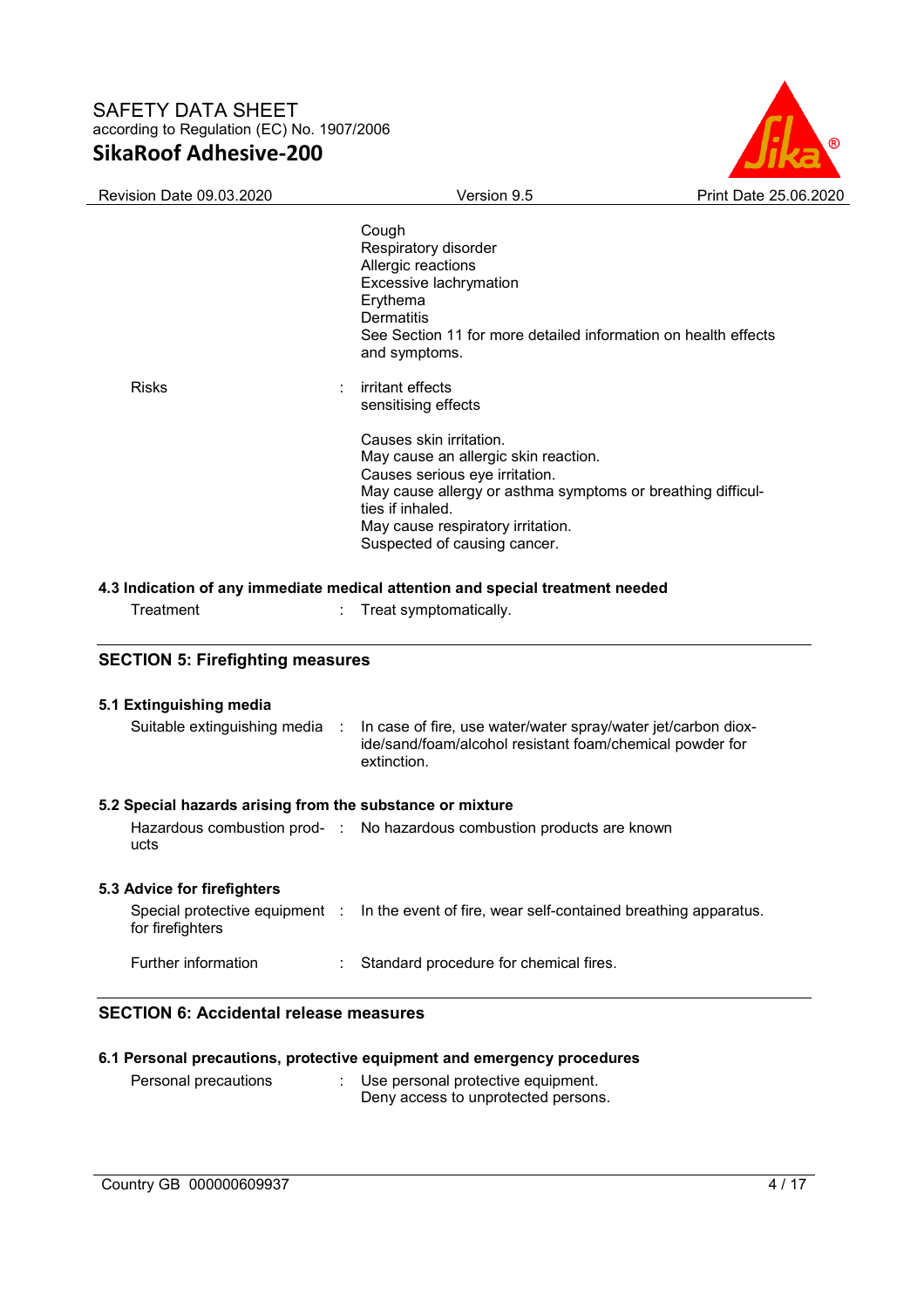

# **6.2 Environmental precautions**

Environmental precautions : Do not flush into surface water or sanitary sewer system. If the product contaminates rivers and lakes or drains inform respective authorities.

## **6.3 Methods and material for containment and cleaning up**

- 
- Methods for cleaning up : Soak up with inert absorbent material (e.g. sand, silica gel, acid binder, universal binder, sawdust). Keep in suitable, closed containers for disposal.

## **6.4 Reference to other sections**

For personal protection see section 8.

## **SECTION 7: Handling and storage**

| 7.1 Precautions for safe handling                                |                                                                                                                                                                                                                                                                                                                                                                                                                                                                                                                                                                                                                                                                         |
|------------------------------------------------------------------|-------------------------------------------------------------------------------------------------------------------------------------------------------------------------------------------------------------------------------------------------------------------------------------------------------------------------------------------------------------------------------------------------------------------------------------------------------------------------------------------------------------------------------------------------------------------------------------------------------------------------------------------------------------------------|
| Advice on safe handling<br>Advice on protection against          | Avoid formation of aerosol.<br>Do not breathe vapours or spray mist.<br>Avoid exceeding the given occupational exposure limits (see<br>section 8).<br>Do not get in eyes, on skin, or on clothing.<br>For personal protection see section 8.<br>Persons with a history of skin sensitisation problems or asth-<br>ma, allergies, chronic or recurrent respiratory disease should<br>not be employed in any process in which this mixture is being<br>used.<br>Smoking, eating and drinking should be prohibited in the ap-<br>plication area.<br>Follow standard hygiene measures when handling chemical<br>products<br>Normal measures for preventive fire protection. |
| fire and explosion                                               |                                                                                                                                                                                                                                                                                                                                                                                                                                                                                                                                                                                                                                                                         |
| Hygiene measures                                                 | Handle in accordance with good industrial hygiene and safety<br>practice. When using do not eat or drink. When using do not<br>smoke. Wash hands before breaks and at the end of workday.                                                                                                                                                                                                                                                                                                                                                                                                                                                                               |
| 7.2 Conditions for safe storage, including any incompatibilities |                                                                                                                                                                                                                                                                                                                                                                                                                                                                                                                                                                                                                                                                         |
| Requirements for storage<br>areas and containers                 | Keep container tightly closed in a dry and well-ventilated<br>place. Containers which are opened must be carefully re-<br>sealed and kept upright to prevent leakage. Store in accord-<br>ance with local regulations.                                                                                                                                                                                                                                                                                                                                                                                                                                                  |
| Further information on stor-<br>age stability                    | No decomposition if stored and applied as directed.                                                                                                                                                                                                                                                                                                                                                                                                                                                                                                                                                                                                                     |
| 7.3 Specific end use(s)                                          |                                                                                                                                                                                                                                                                                                                                                                                                                                                                                                                                                                                                                                                                         |
| Specific use(s)                                                  | : Consult most current local Product Data Sheet prior to any<br>use.                                                                                                                                                                                                                                                                                                                                                                                                                                                                                                                                                                                                    |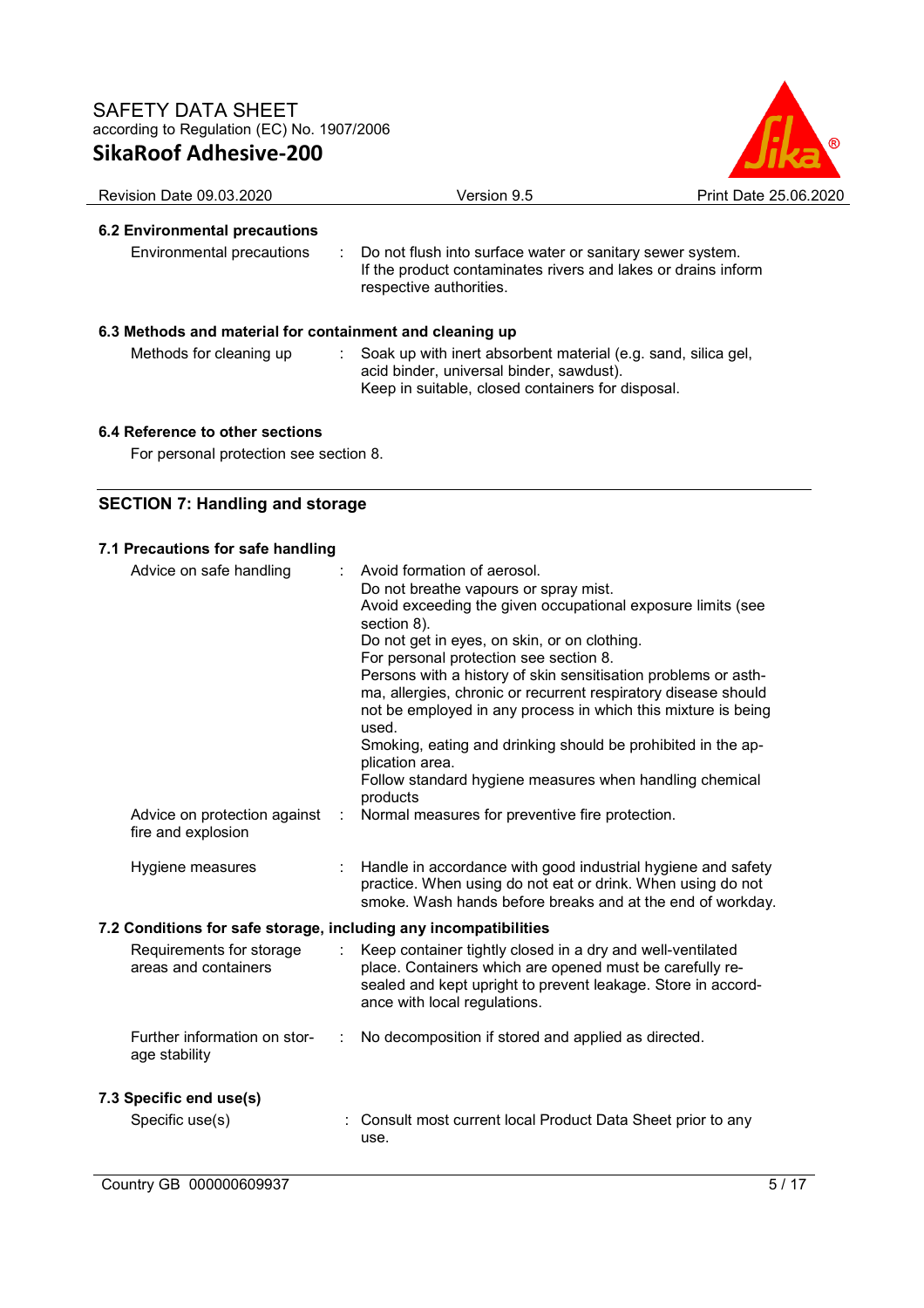

Revision Date 09.03.2020 Version 9.5 Print Date 25.06.2020

# **SECTION 8: Exposure controls/personal protection**

## **8.1 Control parameters**

#### **Occupational Exposure Limits**

| Components                              | CAS-No.                                                                                                                                                                                                                                                                                                                              | Value type (Form<br>of exposure)                                                                                                                                                                                                                                                                                                                                                                                                                                                                                                                                                                                                                                                                                                                                                                                                                                                                                                                                                                                                                                                                                                                                                                                                                                                                                                                                                                                                                                                                                                                                                                                                                                                                                                                                                                                                                                                                                                                                                                                                                                                                                                                                                                                                                                                                                                                                                                                                                                             | Control parame-<br>ters * | Basis * |
|-----------------------------------------|--------------------------------------------------------------------------------------------------------------------------------------------------------------------------------------------------------------------------------------------------------------------------------------------------------------------------------------|------------------------------------------------------------------------------------------------------------------------------------------------------------------------------------------------------------------------------------------------------------------------------------------------------------------------------------------------------------------------------------------------------------------------------------------------------------------------------------------------------------------------------------------------------------------------------------------------------------------------------------------------------------------------------------------------------------------------------------------------------------------------------------------------------------------------------------------------------------------------------------------------------------------------------------------------------------------------------------------------------------------------------------------------------------------------------------------------------------------------------------------------------------------------------------------------------------------------------------------------------------------------------------------------------------------------------------------------------------------------------------------------------------------------------------------------------------------------------------------------------------------------------------------------------------------------------------------------------------------------------------------------------------------------------------------------------------------------------------------------------------------------------------------------------------------------------------------------------------------------------------------------------------------------------------------------------------------------------------------------------------------------------------------------------------------------------------------------------------------------------------------------------------------------------------------------------------------------------------------------------------------------------------------------------------------------------------------------------------------------------------------------------------------------------------------------------------------------------|---------------------------|---------|
| 4,4'-methylenediphenyl diisocyanate     | 101-68-8                                                                                                                                                                                                                                                                                                                             | <b>TWA</b>                                                                                                                                                                                                                                                                                                                                                                                                                                                                                                                                                                                                                                                                                                                                                                                                                                                                                                                                                                                                                                                                                                                                                                                                                                                                                                                                                                                                                                                                                                                                                                                                                                                                                                                                                                                                                                                                                                                                                                                                                                                                                                                                                                                                                                                                                                                                                                                                                                                                   | $0,02$ mg/m3<br>(NCO)     | GB EH40 |
|                                         |                                                                                                                                                                                                                                                                                                                                      | Further information: Substances that can cause occupational<br>asthma (also known as asthmagens and respiratory sensitisers)<br>can induce a state of specific airway hyper-responsiveness via an<br>immunological irritant or other mechanism. Once the airways have<br>become hyper-responsive, further exposure to the substance,<br>sometimes even in tiny quantities, may cause respiratory symp-<br>toms. These symptoms can range in severity from a runny nose to<br>asthma. Not all workers who are exposed to a sensitiser will be-<br>come hyper-responsive and it is impossible to identify in advance<br>those who are likely to become hyper-responsive. Substances<br>that can cause occupational asthma should be distinguished from<br>substances which may trigger the symptoms of asthma in people<br>with pre- existing airway hyper-responsiveness, but which do not<br>include the disease themselves. The latter substances are not<br>classified as asthmagens or respiratory sensitisers. Further infor-<br>mation can be found in the HSE publication Asthmagen? Critical<br>assessments of the evidence for agents implicated in occupational<br>asthma., Wherever it is reasonably practicable, exposure to sub-<br>stances that can cause occupational asthma should be prevented.<br>Where this is not possible, the primary aim is to apply adequate<br>standards of control to prevent workers from becoming hyper-<br>responsive. For substances that can cause occupational asthma,<br>COSHH requires that exposure be reduced to as low as is rea-<br>sonably practicable. Activities giving rise to short-term peak con-<br>centrations should receive particular attention when risk manage-<br>ment is being considered. Health surveillance is appropriate for all<br>employees exposed or liable to be exposed to a substance which<br>may cause occupational asthma and there should be appropriate<br>consultation with an occupational health professional over the<br>degree of risk and level of surveillance., Capable of causing occu-<br>pational asthma., The 'Sen' notation in the list of WELs has been<br>assigned only to those substances which may cause occupational<br>asthma in the categories shown in Table 1. It should be remem-<br>bered that other substances not in these tables may cause occu-<br>pational asthma. HSE's asthma web pages<br>(www.hse.gov.uk/asthma) provide further information.<br>STEL | $0,07 \, \text{mg/m}$     | GB EH40 |
| o-(p-isocyanatobenzyl)phenyl isocyanate | 5873-54-1                                                                                                                                                                                                                                                                                                                            | <b>TWA</b>                                                                                                                                                                                                                                                                                                                                                                                                                                                                                                                                                                                                                                                                                                                                                                                                                                                                                                                                                                                                                                                                                                                                                                                                                                                                                                                                                                                                                                                                                                                                                                                                                                                                                                                                                                                                                                                                                                                                                                                                                                                                                                                                                                                                                                                                                                                                                                                                                                                                   | (NCO)<br>$0,02$ mg/m $3$  | GB EH40 |
|                                         |                                                                                                                                                                                                                                                                                                                                      |                                                                                                                                                                                                                                                                                                                                                                                                                                                                                                                                                                                                                                                                                                                                                                                                                                                                                                                                                                                                                                                                                                                                                                                                                                                                                                                                                                                                                                                                                                                                                                                                                                                                                                                                                                                                                                                                                                                                                                                                                                                                                                                                                                                                                                                                                                                                                                                                                                                                              | (NCO)                     |         |
|                                         | Further information: Substances that can cause occupational<br>asthma (also known as asthmagens and respiratory sensitisers)<br>can induce a state of specific airway hyper-responsiveness via an<br>immunological irritant or other mechanism. Once the airways have<br>become hyper-responsive, further exposure to the substance, |                                                                                                                                                                                                                                                                                                                                                                                                                                                                                                                                                                                                                                                                                                                                                                                                                                                                                                                                                                                                                                                                                                                                                                                                                                                                                                                                                                                                                                                                                                                                                                                                                                                                                                                                                                                                                                                                                                                                                                                                                                                                                                                                                                                                                                                                                                                                                                                                                                                                              |                           |         |

Country GB 000000609937 6/17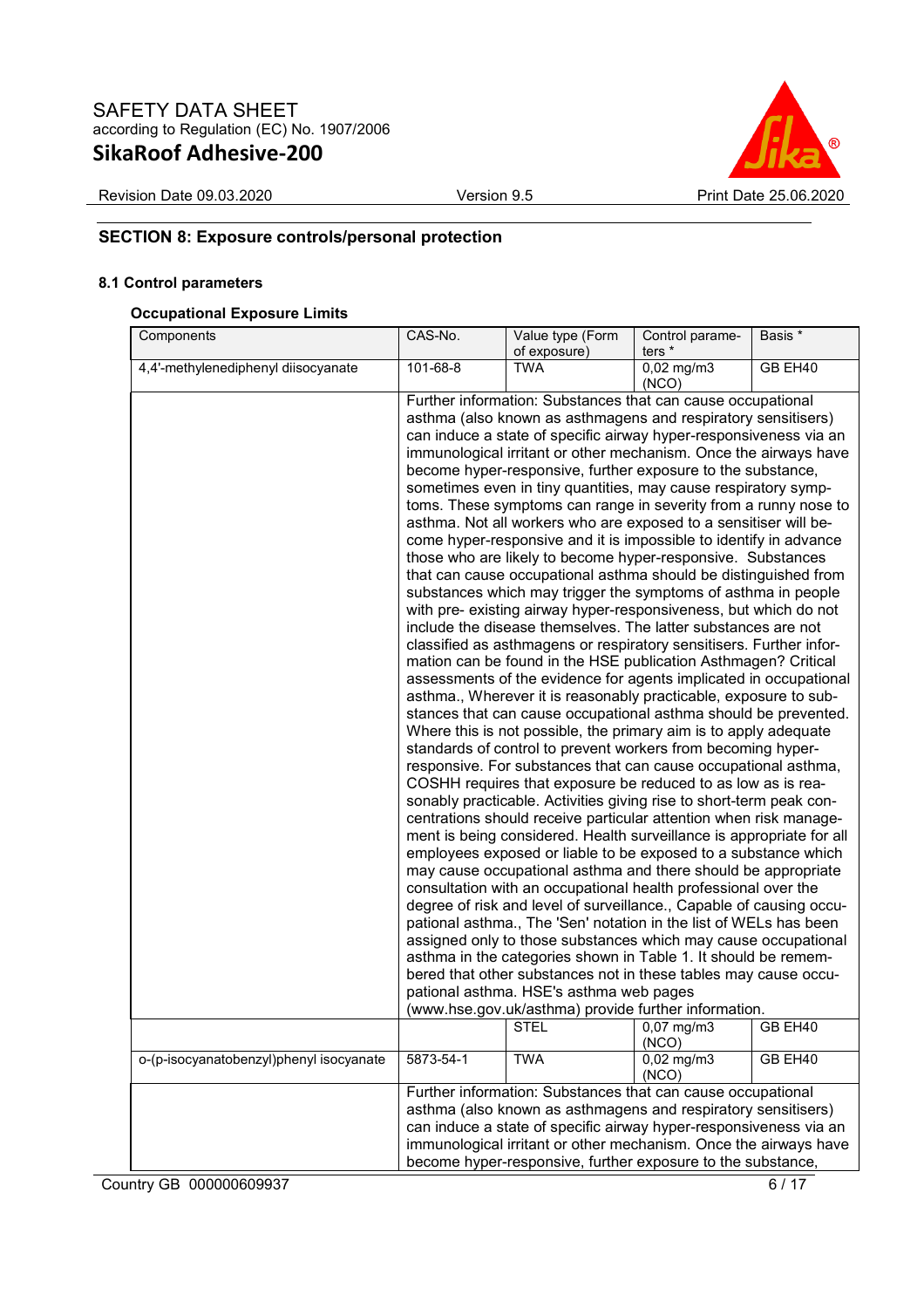

Revision Date 09.03.2020 Version 9.5 Print Date 25.06.2020

|                                                         | sometimes even in tiny quantities, may cause respiratory symp-<br>toms. These symptoms can range in severity from a runny nose to<br>asthma. Not all workers who are exposed to a sensitiser will be-<br>come hyper-responsive and it is impossible to identify in advance<br>those who are likely to become hyper-responsive. Substances<br>that can cause occupational asthma should be distinguished from<br>substances which may trigger the symptoms of asthma in people<br>with pre- existing airway hyper-responsiveness, but which do not<br>include the disease themselves. The latter substances are not<br>classified as asthmagens or respiratory sensitisers. Further infor-<br>mation can be found in the HSE publication Asthmagen? Critical<br>assessments of the evidence for agents implicated in occupational<br>asthma., Wherever it is reasonably practicable, exposure to sub-<br>stances that can cause occupational asthma should be prevented.<br>Where this is not possible, the primary aim is to apply adequate<br>standards of control to prevent workers from becoming hyper-<br>responsive. For substances that can cause occupational asthma,<br>COSHH requires that exposure be reduced to as low as is rea-<br>sonably practicable. Activities giving rise to short-term peak con-<br>centrations should receive particular attention when risk manage-<br>ment is being considered. Health surveillance is appropriate for all<br>employees exposed or liable to be exposed to a substance which<br>may cause occupational asthma and there should be appropriate<br>consultation with an occupational health professional over the<br>degree of risk and level of surveillance., Capable of causing occu-<br>pational asthma., The 'Sen' notation in the list of WELs has been<br>assigned only to those substances which may cause occupational<br>asthma in the categories shown in Table 1. It should be remem-<br>bered that other substances not in these tables may cause occu-<br>pational asthma. HSE's asthma web pages<br>(www.hse.gov.uk/asthma) provide further information. |             |                       |         |
|---------------------------------------------------------|------------------------------------------------------------------------------------------------------------------------------------------------------------------------------------------------------------------------------------------------------------------------------------------------------------------------------------------------------------------------------------------------------------------------------------------------------------------------------------------------------------------------------------------------------------------------------------------------------------------------------------------------------------------------------------------------------------------------------------------------------------------------------------------------------------------------------------------------------------------------------------------------------------------------------------------------------------------------------------------------------------------------------------------------------------------------------------------------------------------------------------------------------------------------------------------------------------------------------------------------------------------------------------------------------------------------------------------------------------------------------------------------------------------------------------------------------------------------------------------------------------------------------------------------------------------------------------------------------------------------------------------------------------------------------------------------------------------------------------------------------------------------------------------------------------------------------------------------------------------------------------------------------------------------------------------------------------------------------------------------------------------------------------------------------------------------------------------------------------------------------|-------------|-----------------------|---------|
|                                                         |                                                                                                                                                                                                                                                                                                                                                                                                                                                                                                                                                                                                                                                                                                                                                                                                                                                                                                                                                                                                                                                                                                                                                                                                                                                                                                                                                                                                                                                                                                                                                                                                                                                                                                                                                                                                                                                                                                                                                                                                                                                                                                                              | <b>STEL</b> | $0,07$ mg/m3          | GB EH40 |
|                                                         |                                                                                                                                                                                                                                                                                                                                                                                                                                                                                                                                                                                                                                                                                                                                                                                                                                                                                                                                                                                                                                                                                                                                                                                                                                                                                                                                                                                                                                                                                                                                                                                                                                                                                                                                                                                                                                                                                                                                                                                                                                                                                                                              |             | (NCO)                 |         |
| Diphenylmethanediisocyanate, isomeres<br>and homologues | 9016-87-9                                                                                                                                                                                                                                                                                                                                                                                                                                                                                                                                                                                                                                                                                                                                                                                                                                                                                                                                                                                                                                                                                                                                                                                                                                                                                                                                                                                                                                                                                                                                                                                                                                                                                                                                                                                                                                                                                                                                                                                                                                                                                                                    | <b>TWA</b>  | $0,02$ mg/m3<br>(NCO) | GB EH40 |
|                                                         | Further information: Substances that can cause occupational<br>asthma (also known as asthmagens and respiratory sensitisers)<br>can induce a state of specific airway hyper-responsiveness via an<br>immunological irritant or other mechanism. Once the airways have<br>become hyper-responsive, further exposure to the substance,<br>sometimes even in tiny quantities, may cause respiratory symp-<br>toms. These symptoms can range in severity from a runny nose to<br>asthma. Not all workers who are exposed to a sensitiser will be-<br>come hyper-responsive and it is impossible to identify in advance<br>those who are likely to become hyper-responsive. Substances<br>that can cause occupational asthma should be distinguished from<br>substances which may trigger the symptoms of asthma in people<br>with pre- existing airway hyper-responsiveness, but which do not<br>include the disease themselves. The latter substances are not<br>classified as asthmagens or respiratory sensitisers. Further infor-<br>mation can be found in the HSE publication Asthmagen? Critical<br>assessments of the evidence for agents implicated in occupational<br>asthma., Wherever it is reasonably practicable, exposure to sub-<br>stances that can cause occupational asthma should be prevented.                                                                                                                                                                                                                                                                                                                                                                                                                                                                                                                                                                                                                                                                                                                                                                                                              |             |                       |         |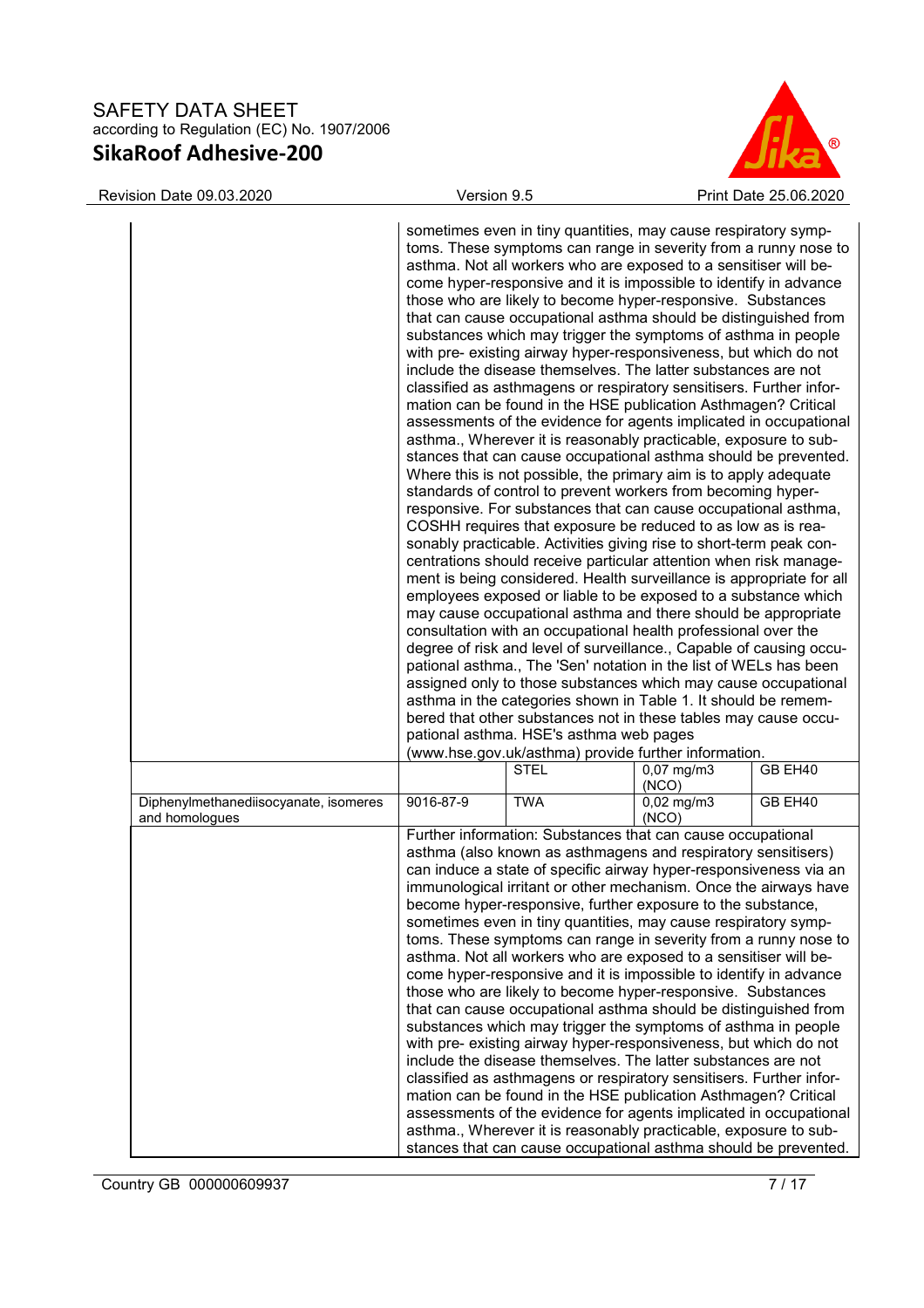

| Revision Date 09.03.2020            | Version 9.5 |                                                                                                                                                                                                                                                                                                                                                                                                                                                                                                                                                                                                                                                                                                                                                                                                                                                                                                                                                                                                                                                                                                                                                                                                                                                                                                                                                                                                                                                                                                                                                                                                                                                                                                                                                                                                                                                                                                                                                                                                                                                                                                                                                                                                                                 |                       | Print Date 25.06.2020 |
|-------------------------------------|-------------|---------------------------------------------------------------------------------------------------------------------------------------------------------------------------------------------------------------------------------------------------------------------------------------------------------------------------------------------------------------------------------------------------------------------------------------------------------------------------------------------------------------------------------------------------------------------------------------------------------------------------------------------------------------------------------------------------------------------------------------------------------------------------------------------------------------------------------------------------------------------------------------------------------------------------------------------------------------------------------------------------------------------------------------------------------------------------------------------------------------------------------------------------------------------------------------------------------------------------------------------------------------------------------------------------------------------------------------------------------------------------------------------------------------------------------------------------------------------------------------------------------------------------------------------------------------------------------------------------------------------------------------------------------------------------------------------------------------------------------------------------------------------------------------------------------------------------------------------------------------------------------------------------------------------------------------------------------------------------------------------------------------------------------------------------------------------------------------------------------------------------------------------------------------------------------------------------------------------------------|-----------------------|-----------------------|
|                                     |             | Where this is not possible, the primary aim is to apply adequate<br>standards of control to prevent workers from becoming hyper-<br>responsive. For substances that can cause occupational asthma,<br>COSHH requires that exposure be reduced to as low as is rea-<br>sonably practicable. Activities giving rise to short-term peak con-<br>centrations should receive particular attention when risk manage-<br>ment is being considered. Health surveillance is appropriate for all<br>employees exposed or liable to be exposed to a substance which<br>may cause occupational asthma and there should be appropriate<br>consultation with an occupational health professional over the<br>degree of risk and level of surveillance., Capable of causing occu-<br>pational asthma., The 'Sen' notation in the list of WELs has been<br>assigned only to those substances which may cause occupational<br>asthma in the categories shown in Table 1. It should be remem-<br>bered that other substances not in these tables may cause occu-<br>pational asthma. HSE's asthma web pages<br>(www.hse.gov.uk/asthma) provide further information.                                                                                                                                                                                                                                                                                                                                                                                                                                                                                                                                                                                                                                                                                                                                                                                                                                                                                                                                                                                                                                                                               |                       |                       |
|                                     |             | STEL                                                                                                                                                                                                                                                                                                                                                                                                                                                                                                                                                                                                                                                                                                                                                                                                                                                                                                                                                                                                                                                                                                                                                                                                                                                                                                                                                                                                                                                                                                                                                                                                                                                                                                                                                                                                                                                                                                                                                                                                                                                                                                                                                                                                                            | $0,07$ mg/m3<br>(NCO) | GB EH40               |
| 2,2'-methylenediphenyl diisocyanate | 2536-05-2   | <b>TWA</b>                                                                                                                                                                                                                                                                                                                                                                                                                                                                                                                                                                                                                                                                                                                                                                                                                                                                                                                                                                                                                                                                                                                                                                                                                                                                                                                                                                                                                                                                                                                                                                                                                                                                                                                                                                                                                                                                                                                                                                                                                                                                                                                                                                                                                      | $0,02$ mg/m3<br>(NCO) | GB EH40               |
|                                     |             | asthma (also known as asthmagens and respiratory sensitisers)<br>can induce a state of specific airway hyper-responsiveness via an<br>immunological irritant or other mechanism. Once the airways have<br>become hyper-responsive, further exposure to the substance,<br>sometimes even in tiny quantities, may cause respiratory symp-<br>toms. These symptoms can range in severity from a runny nose to<br>asthma. Not all workers who are exposed to a sensitiser will be-<br>come hyper-responsive and it is impossible to identify in advance<br>those who are likely to become hyper-responsive. Substances<br>that can cause occupational asthma should be distinguished from<br>substances which may trigger the symptoms of asthma in people<br>with pre- existing airway hyper-responsiveness, but which do not<br>include the disease themselves. The latter substances are not<br>classified as asthmagens or respiratory sensitisers. Further infor-<br>mation can be found in the HSE publication Asthmagen? Critical<br>assessments of the evidence for agents implicated in occupational<br>asthma., Wherever it is reasonably practicable, exposure to sub-<br>stances that can cause occupational asthma should be prevented.<br>Where this is not possible, the primary aim is to apply adequate<br>standards of control to prevent workers from becoming hyper-<br>responsive. For substances that can cause occupational asthma,<br>COSHH requires that exposure be reduced to as low as is rea-<br>sonably practicable. Activities giving rise to short-term peak con-<br>centrations should receive particular attention when risk manage-<br>ment is being considered. Health surveillance is appropriate for all<br>employees exposed or liable to be exposed to a substance which<br>may cause occupational asthma and there should be appropriate<br>consultation with an occupational health professional over the<br>degree of risk and level of surveillance., Capable of causing occu-<br>pational asthma., The 'Sen' notation in the list of WELs has been<br>assigned only to those substances which may cause occupational<br>asthma in the categories shown in Table 1. It should be remem- |                       |                       |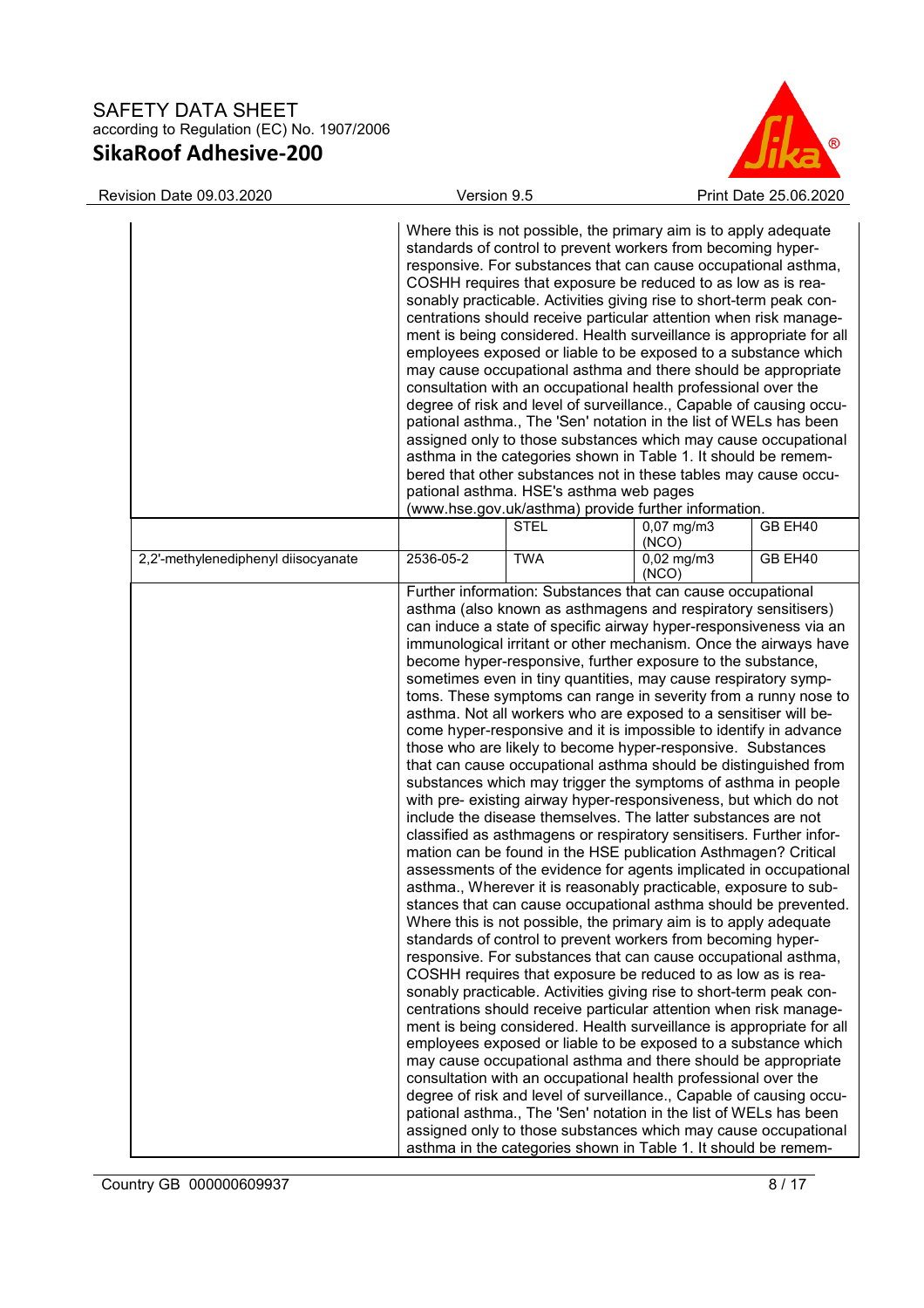

| bered that other substances not in these tables may cause occu-<br>pational asthma. HSE's asthma web pages<br>(www.hse.gov.uk/asthma) provide further information. |       |                       |         |
|--------------------------------------------------------------------------------------------------------------------------------------------------------------------|-------|-----------------------|---------|
| STEL                                                                                                                                                               | (NCO) | $0.07 \text{ mg/m}$ 3 | GB EH40 |

\*The above mentioned values are in accordance with the legislation in effect at the date of the release of this safety data sheet.

#### **Biological occupational exposure limits**

| Substance name                                            | CAS-No.   | Control parame-<br>ters                                                                   | Sampling time                                | <b>Basis</b> |
|-----------------------------------------------------------|-----------|-------------------------------------------------------------------------------------------|----------------------------------------------|--------------|
| 4,4'-methylenediphenyl diisocyanate                       | 101-68-8  | urinary diamine<br>(Isocyanates): 1<br>umol/mol creati-<br>nine<br>(Urine)                | Post task                                    | GB EH40 BAT  |
| o-(p-isocyanatobenzyl)phenyl isocy-<br>anate              | 5873-54-1 | urinary diamine<br>(Isocyanates): 1<br>umol/mol creati-<br>nine<br>(Urine)                | Post task                                    | GB EH40 BAT  |
| Diphenylmethanediisocyanate, iso-<br>meres and homologues | 9016-87-9 | isocyanate-<br>derived diamine<br>(Isocyanates): 1<br>umol/mol creati-<br>nine<br>(Urine) | At the end of the<br>period of expo-<br>sure | GB EH40 BAT  |
| 2,2'-methylenediphenyl diisocyanate                       | 2536-05-2 | urinary diamine<br>(Isocyanates): 1<br>umol/mol creati-<br>nine<br>(Urine)                | Post task                                    | GB EH40 BAT  |

## **8.2 Exposure controls**

## **Personal protective equipment**

| Eye protection           | Safety glasses with side-shields conforming to EN166<br>Eye wash bottle with pure water                                                                                                                                                           |
|--------------------------|---------------------------------------------------------------------------------------------------------------------------------------------------------------------------------------------------------------------------------------------------|
| Hand protection          | : Chemical-resistant, impervious gloves complying with an ap-<br>proved standard must be worn at all times when handling<br>chemical products. Reference number EN 374. Follow manu-<br>facturer specifications.                                  |
|                          | Suitable for short time use or protection against splashes:<br>Butyl rubber/nitrile rubber gloves (0,4 mm)<br>Contaminated gloves should be removed.<br>Suitable for permanent exposure:<br>Viton gloves (0.4 mm),<br>breakthrough time > 30 min. |
| Skin and body protection | Protective clothing (e.g. Safety shoes acc. to EN ISO 20345,<br>long-sleeved working clothing, long trousers). Rubber aprons<br>and protective boots are additionaly recommended for mixing<br>and stirring work.                                 |
| Respiratory protection   | : Respirator selection must be based on known or anticipated<br>exposure levels, the hazards of the product and the safe work-<br>ing limits of the selected respirator.                                                                          |
| Country GB 000000609937  | 9/17                                                                                                                                                                                                                                              |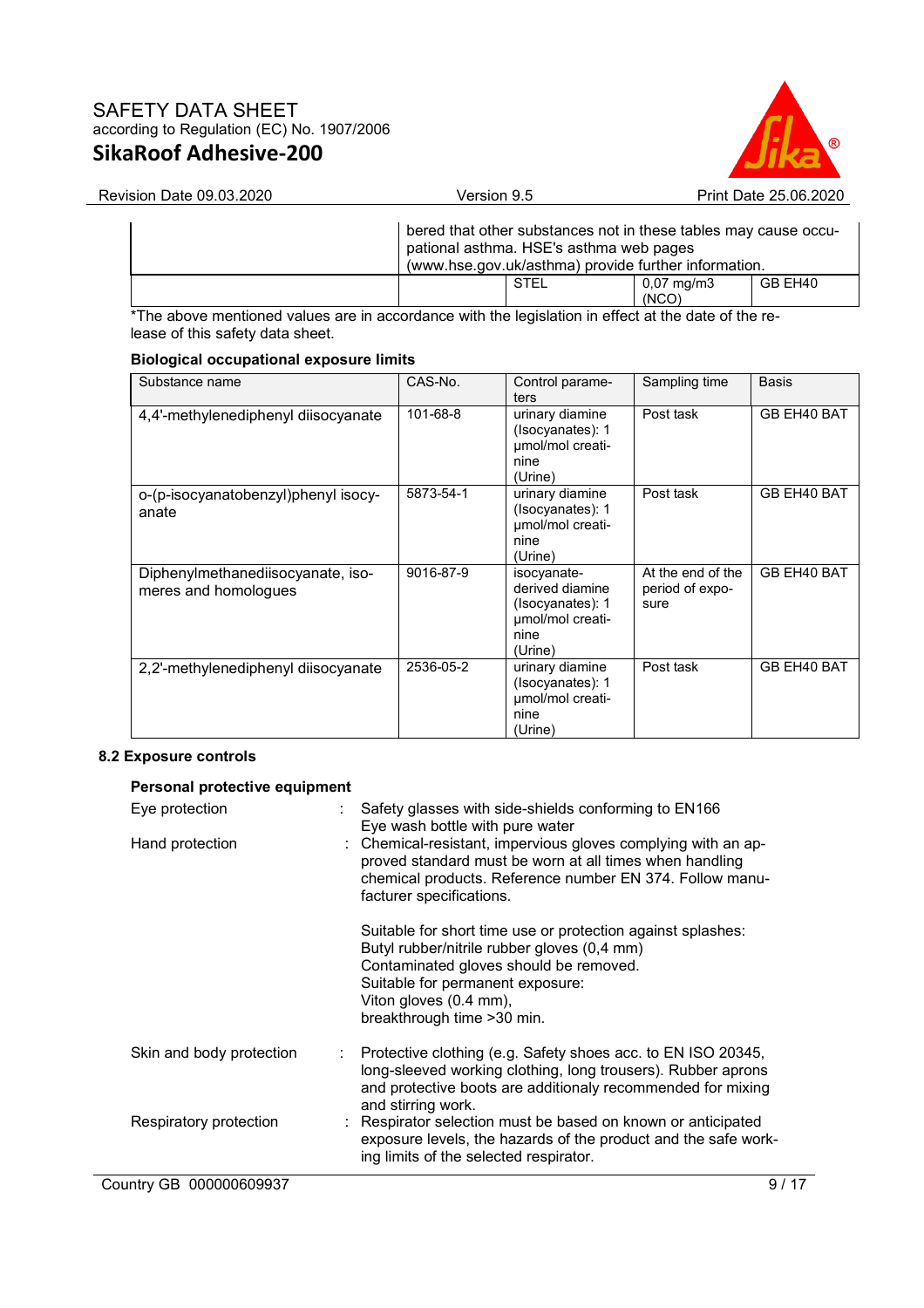

| <b>Revision Date 09.03.2020</b>        | Version 9.5                                                                                                                                                                                                                                                                                                                                                                                                                                                                                                                                                                                                                                                    | Print Date 25,06,2020 |
|----------------------------------------|----------------------------------------------------------------------------------------------------------------------------------------------------------------------------------------------------------------------------------------------------------------------------------------------------------------------------------------------------------------------------------------------------------------------------------------------------------------------------------------------------------------------------------------------------------------------------------------------------------------------------------------------------------------|-----------------------|
|                                        | Use a properly fitted NIOSH approved air-purifying or air-fed<br>respirator complying with an approved standard if a risk as-<br>sessment indicates this is necessary.<br>organic vapor filter (Type A)<br>A1: < 1000 ppm; A2: < 5000 ppm; A3: < 10000 ppm<br>Ensure adequate ventilation. This can be achieved by local<br>exhaust extraction or by general ventilation. (EN 689 - Meth-<br>ods for determining inhalation exposure). This applies in par-<br>ticular to the mixing / stirring area. In case this is not sufficent<br>to keep the concentrations under the occupational exposure<br>limits then respiration protection measures must be used. |                       |
| <b>Environmental exposure controls</b> |                                                                                                                                                                                                                                                                                                                                                                                                                                                                                                                                                                                                                                                                |                       |
| General advice                         | : Do not flush into surface water or sanitary sewer system.<br>If the product contaminates rivers and lakes or drains inform                                                                                                                                                                                                                                                                                                                                                                                                                                                                                                                                   |                       |

respective authorities.

# **SECTION 9: Physical and chemical properties**

## **9.1 Information on basic physical and chemical properties**

| Appearance<br>Colour<br>Odour<br><b>Odour Threshold</b> |                | liquid<br>No data available<br>No data available<br>No data available |
|---------------------------------------------------------|----------------|-----------------------------------------------------------------------|
| рH                                                      | $\ddot{\cdot}$ | Not applicable                                                        |
| Melting point/range / Freezing<br>point                 | Î.             | No data available                                                     |
| Boiling point/boiling range                             |                | No data available                                                     |
| Flash point                                             | Î.             | Not applicable                                                        |
| <b>Evaporation rate</b>                                 | $\ddot{\cdot}$ | No data available                                                     |
| Flammability (solid, gas)                               | ÷.             | No data available                                                     |
| Upper explosion limit / Upper<br>flammability limit     | ÷              | No data available                                                     |
| Lower explosion limit / Lower<br>flammability limit     | t.             | No data available                                                     |
| Vapour pressure                                         | t.             | 0,01 hPa                                                              |
| Relative vapour density                                 |                | No data available                                                     |
| Density                                                 |                | 1,1 g/cm3 (20 $^{\circ}$ C)                                           |
| Solubility(ies)<br>Water solubility                     | ÷.             | No data available                                                     |
| Solubility in other solvents                            | ÷              | No data available                                                     |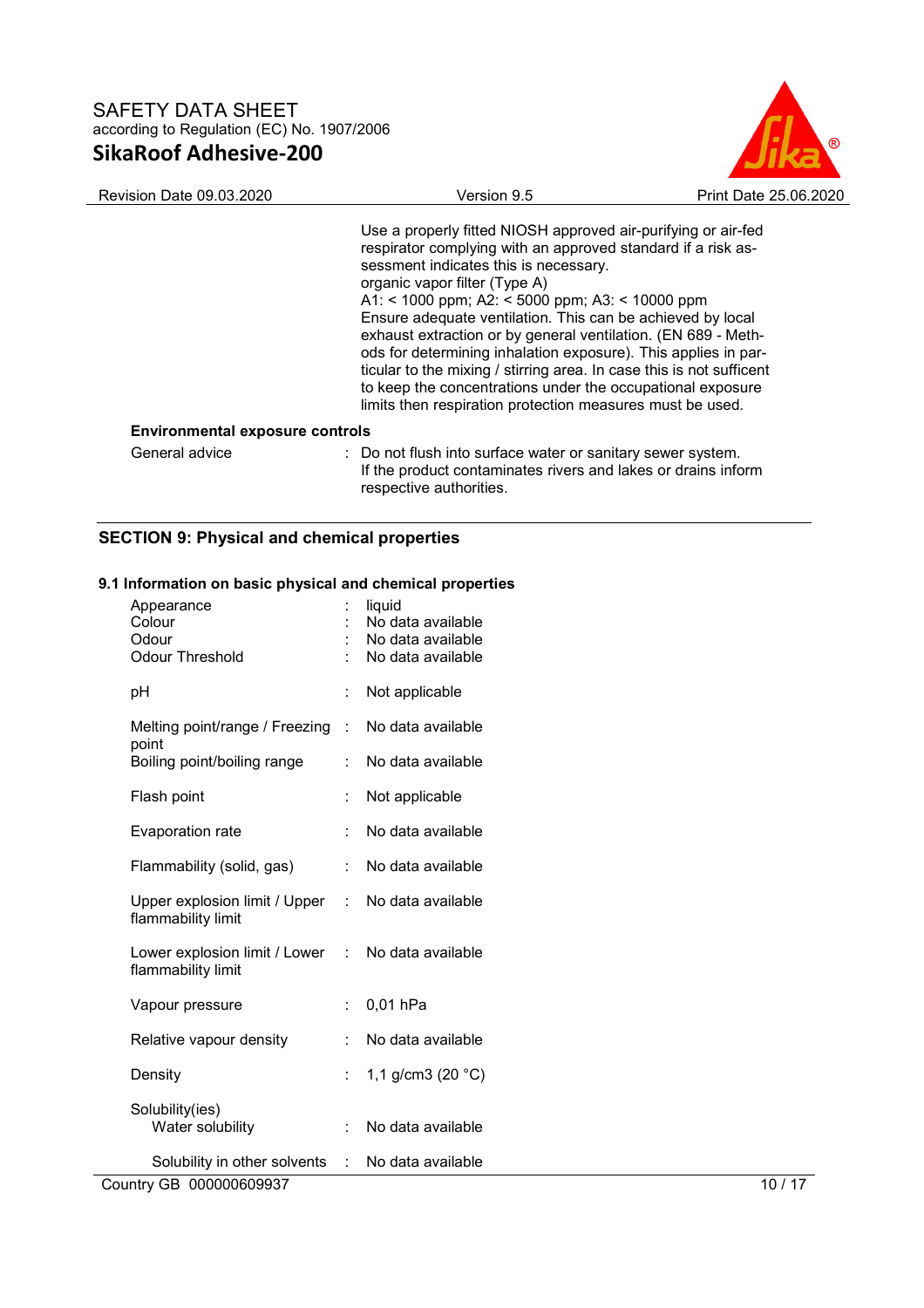

| Revision Date 09.03.2020                                    |   | Version 9.5                                  | Print Date 25.06.2020 |
|-------------------------------------------------------------|---|----------------------------------------------|-----------------------|
|                                                             |   |                                              |                       |
| Partition coefficient: n-<br>octanol/water                  |   | No data available                            |                       |
| Auto-ignition temperature                                   |   | No data available                            |                       |
| Decomposition temperature                                   |   | No data available                            |                       |
| Viscosity                                                   |   |                                              |                       |
| Viscosity, dynamic                                          |   | 8.000 mPa.s                                  |                       |
| Viscosity, kinematic                                        | ÷ | $> 7$ mm2/s (40 °C)                          |                       |
| <b>Explosive properties</b>                                 |   | No data available                            |                       |
| Oxidizing properties                                        | ÷ | No data available                            |                       |
| 9.2 Other information                                       |   |                                              |                       |
| No data available                                           |   |                                              |                       |
| <b>SECTION 10: Stability and reactivity</b>                 |   |                                              |                       |
|                                                             |   |                                              |                       |
| 10.1 Reactivity                                             |   |                                              |                       |
| No dangerous reaction known under conditions of normal use. |   |                                              |                       |
| 10.2 Chemical stability                                     |   |                                              |                       |
| The product is chemically stable.                           |   |                                              |                       |
| 10.3 Possibility of hazardous reactions                     |   |                                              |                       |
| Hazardous reactions                                         |   | Stable under recommended storage conditions. |                       |

## **10.4 Conditions to avoid**

Conditions to avoid : No data available

#### **10.5 Incompatible materials**

Materials to avoid **in the Contract Contract Contracts** : No data available

#### **10.6 Hazardous decomposition products**

No decomposition if stored and applied as directed.

## **SECTION 11: Toxicological information**

## **11.1 Information on toxicological effects**

### **Acute toxicity**

Not classified based on available information.

## **Components:**

### **4,4'-methylenediphenyl diisocyanate:**

Country GB 000000609937 11 / 17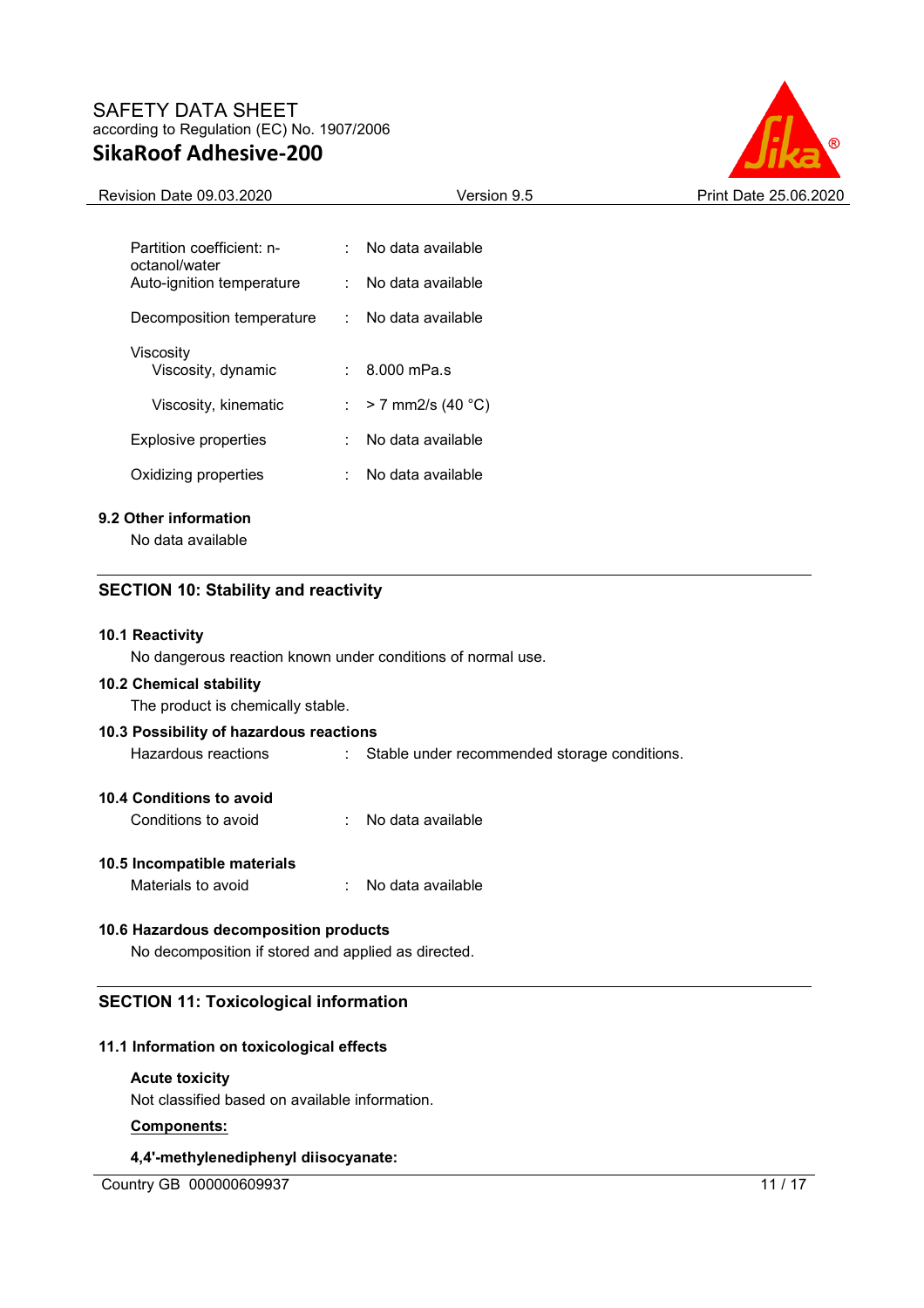

| Revision Date 09.03.2020                                                                                                           | Version 9.5                                                                                                                                                                                                | Print Date 25.06.2020 |
|------------------------------------------------------------------------------------------------------------------------------------|------------------------------------------------------------------------------------------------------------------------------------------------------------------------------------------------------------|-----------------------|
| Acute inhalation toxicity                                                                                                          | Acute toxicity estimate: 1,5 mg/l<br>Test atmosphere: dust/mist<br>Method: Expert judgement                                                                                                                |                       |
|                                                                                                                                    | Diphenylmethanediisocyanate, isomeres and homologues:                                                                                                                                                      |                       |
| Acute oral toxicity                                                                                                                | LD50 Oral (Rat): > 10.000 mg/kg                                                                                                                                                                            |                       |
| Acute inhalation toxicity                                                                                                          | Acute toxicity estimate: 1,5 mg/l<br>Exposure time: 4 h<br>Test atmosphere: dust/mist<br>Method: Expert judgement<br>Assessment: The component/mixture is moderately toxic after<br>short term inhalation. |                       |
| Acute dermal toxicity                                                                                                              | LD50 Dermal (Rabbit): > 9.400 mg/kg<br>÷                                                                                                                                                                   |                       |
| <b>Skin corrosion/irritation</b><br>Causes skin irritation.<br>Serious eye damage/eye irritation<br>Causes serious eye irritation. |                                                                                                                                                                                                            |                       |
| Respiratory or skin sensitisation                                                                                                  |                                                                                                                                                                                                            |                       |
| <b>Skin sensitisation</b><br>May cause an allergic skin reaction.                                                                  |                                                                                                                                                                                                            |                       |
| <b>Respiratory sensitisation</b>                                                                                                   | May cause allergy or asthma symptoms or breathing difficulties if inhaled.                                                                                                                                 |                       |
| <b>Germ cell mutagenicity</b><br>Not classified based on available information.                                                    |                                                                                                                                                                                                            |                       |
| Carcinogenicity<br>Suspected of causing cancer.                                                                                    |                                                                                                                                                                                                            |                       |
| <b>Reproductive toxicity</b><br>Not classified based on available information.                                                     |                                                                                                                                                                                                            |                       |
| <b>STOT - single exposure</b><br>May cause respiratory irritation.                                                                 |                                                                                                                                                                                                            |                       |
| <b>STOT - repeated exposure</b><br>Not classified based on available information.                                                  |                                                                                                                                                                                                            |                       |
| <b>Aspiration toxicity</b><br>Not classified based on available information.                                                       |                                                                                                                                                                                                            |                       |
|                                                                                                                                    |                                                                                                                                                                                                            |                       |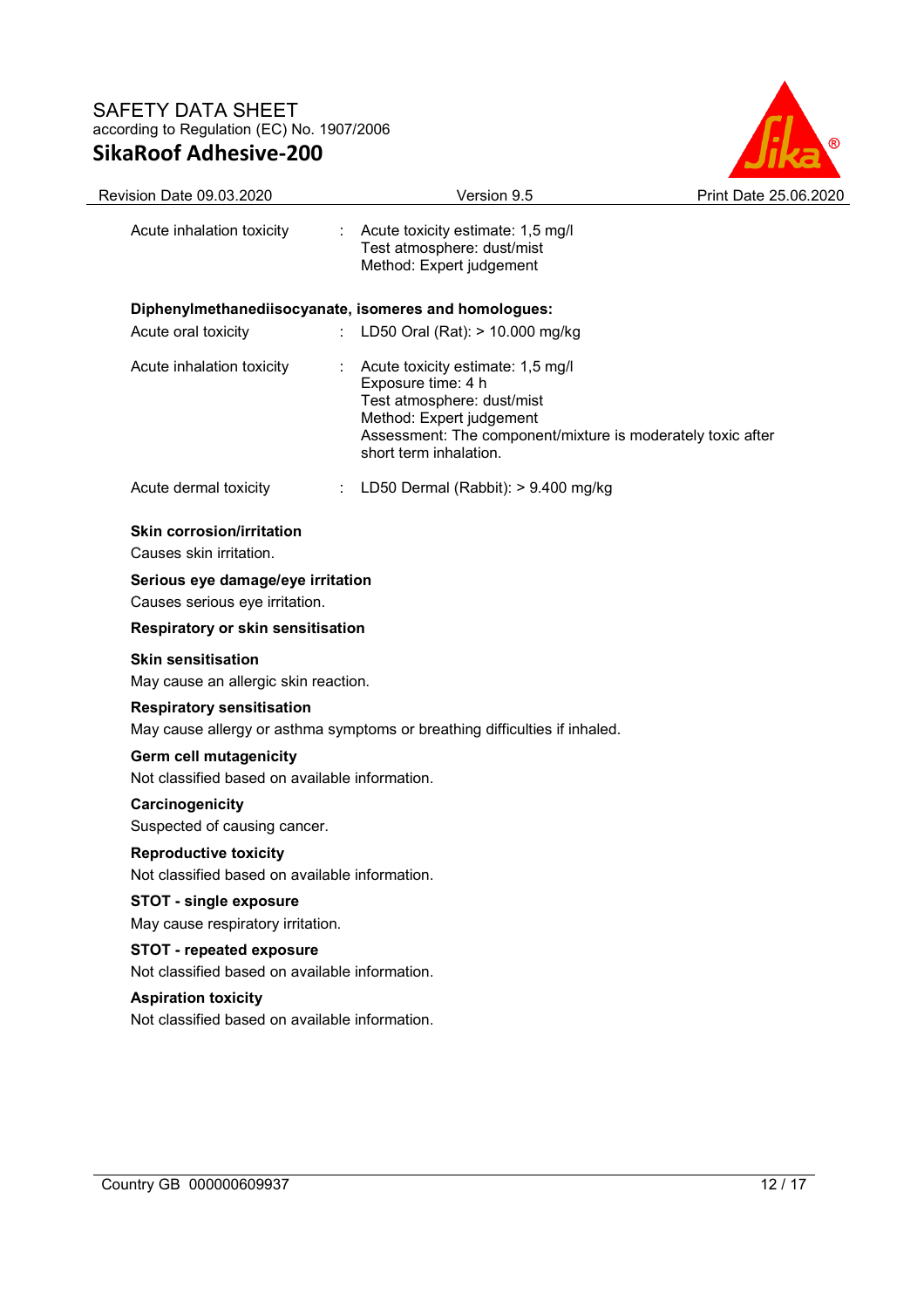

Revision Date 09.03.2020 Version 9.5 Print Date 25.06.2020

## **SECTION 12: Ecological information**

## **12.1 Toxicity**

# **Components:**

| Diphenylmethanediisocyanate, isomeres and homologues: |                                                                                                   |
|-------------------------------------------------------|---------------------------------------------------------------------------------------------------|
| Toxicity to fish                                      | : LC50 (Brachydanio rerio (zebrafish)): $> 1.000$ mg/l<br>Exposure time: 96 h                     |
| Toxicity to algae                                     | $\therefore$ EC50 (Desmodesmus subspicatus (green algae)): > 1.640<br>mg/l<br>Exposure time: 72 h |

## **12.2 Persistence and degradability**

No data available

## **12.3 Bioaccumulative potential**

No data available

**12.4 Mobility in soil** 

No data available

## **12.5 Results of PBT and vPvB assessment**

## **Product:**

Assessment : This substance/mixture contains no components considered to be either persistent, bioaccumulative and toxic (PBT), or very persistent and very bioaccumulative (vPvB) at levels of 0.1% or higher.. **12.6 Other adverse effects** 

| Product |  |
|---------|--|
|         |  |

| Additional ecological infor- | There is no data available for this product. |
|------------------------------|----------------------------------------------|
| mation                       |                                              |

## **SECTION 13: Disposal considerations**

## **13.1 Waste treatment methods**

| Product | The generation of waste should be avoided or minimized<br>wherever possible.<br>Empty containers or liners may retain some product residues.                                                                                                                                                   |
|---------|------------------------------------------------------------------------------------------------------------------------------------------------------------------------------------------------------------------------------------------------------------------------------------------------|
|         | This material and its container must be disposed of in a safe<br>way.<br>Dispose of surplus and non-recyclable products via a licensed<br>waste disposal contractor.                                                                                                                           |
|         | Disposal of this product, solutions and any by-products should<br>at all times comply with the requirements of environmental<br>protection and waste disposal legislation and any regional<br>local authority requirements.<br>Avoid dispersal of spilled material and runoff and contact with |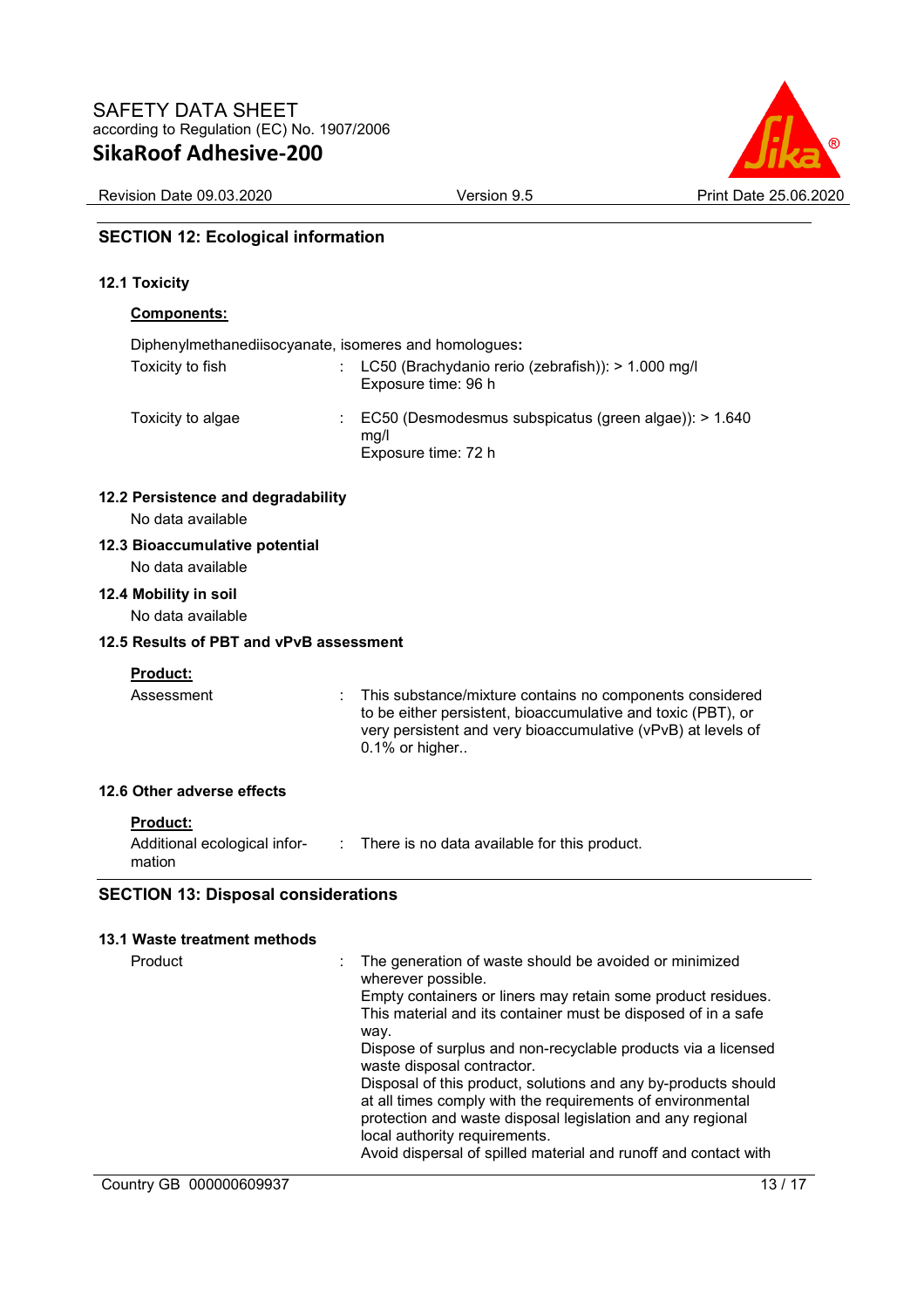

| <b>Revision Date 09.03.2020</b> | Version 9.5                                                                             | Print Date 25.06.2020 |  |
|---------------------------------|-----------------------------------------------------------------------------------------|-----------------------|--|
|                                 | soil, waterways, drains and sewers.                                                     |                       |  |
| Contaminated packaging          | : 15 01 10* packaging containing residues of or contaminated<br>by dangerous substances |                       |  |

## **SECTION 14: Transport information**

#### **14.1 UN number**

Not regulated as a dangerous good

**14.2 UN proper shipping name** 

Not regulated as a dangerous good

**14.3 Transport hazard class(es)**  Not regulated as a dangerous good

## **14.4 Packing group**

Not regulated as a dangerous good

**14.5 Environmental hazards** 

Not regulated as a dangerous good

**14.6 Special precautions for user** 

Not applicable

**14.7 Transport in bulk according to Annex II of Marpol and the IBC Code** 

Not applicable for product as supplied.

## **SECTION 15: Regulatory information**

| 15.1 Safety, nealth and environmental regulations/legislation specific for the substance or mixture                                                  |                                                                                                                                                                                                                                                                                                                                                                                                                                                                                                                        |
|------------------------------------------------------------------------------------------------------------------------------------------------------|------------------------------------------------------------------------------------------------------------------------------------------------------------------------------------------------------------------------------------------------------------------------------------------------------------------------------------------------------------------------------------------------------------------------------------------------------------------------------------------------------------------------|
| REACH - Restrictions on the manufacture, placing on<br>the market and use of certain dangerous substances,<br>preparations and articles (Annex XVII) | Conditions of restriction for the fol-<br>lowing entries should be considered:<br>4,4'-methylenediphenyl diisocyanate<br>(Number on list 56)<br>o-(p-isocyanatobenzyl)phenyl isocy-<br>anate (Number on list 56)<br>1,2-Benzenedicarboxylic acid, di-C9-<br>11-branched alkyl esters, C10-rich<br>(Number on list 52)<br>Diphenylmethanediisocyanate, iso-<br>meres and homologues (Number on<br>list 56)<br>diisononyl phthalate (Number on list<br>52)<br>2,2'-methylenediphenyl diisocyanate<br>(Number on list 56) |
| International Chemical Weapons Convention (CWC)<br>Schedules of Toxic Chemicals and Precursors                                                       | Not applicable                                                                                                                                                                                                                                                                                                                                                                                                                                                                                                         |

**15.1 Safety, health and environmental regulations/legislation specific for the substance or mixture**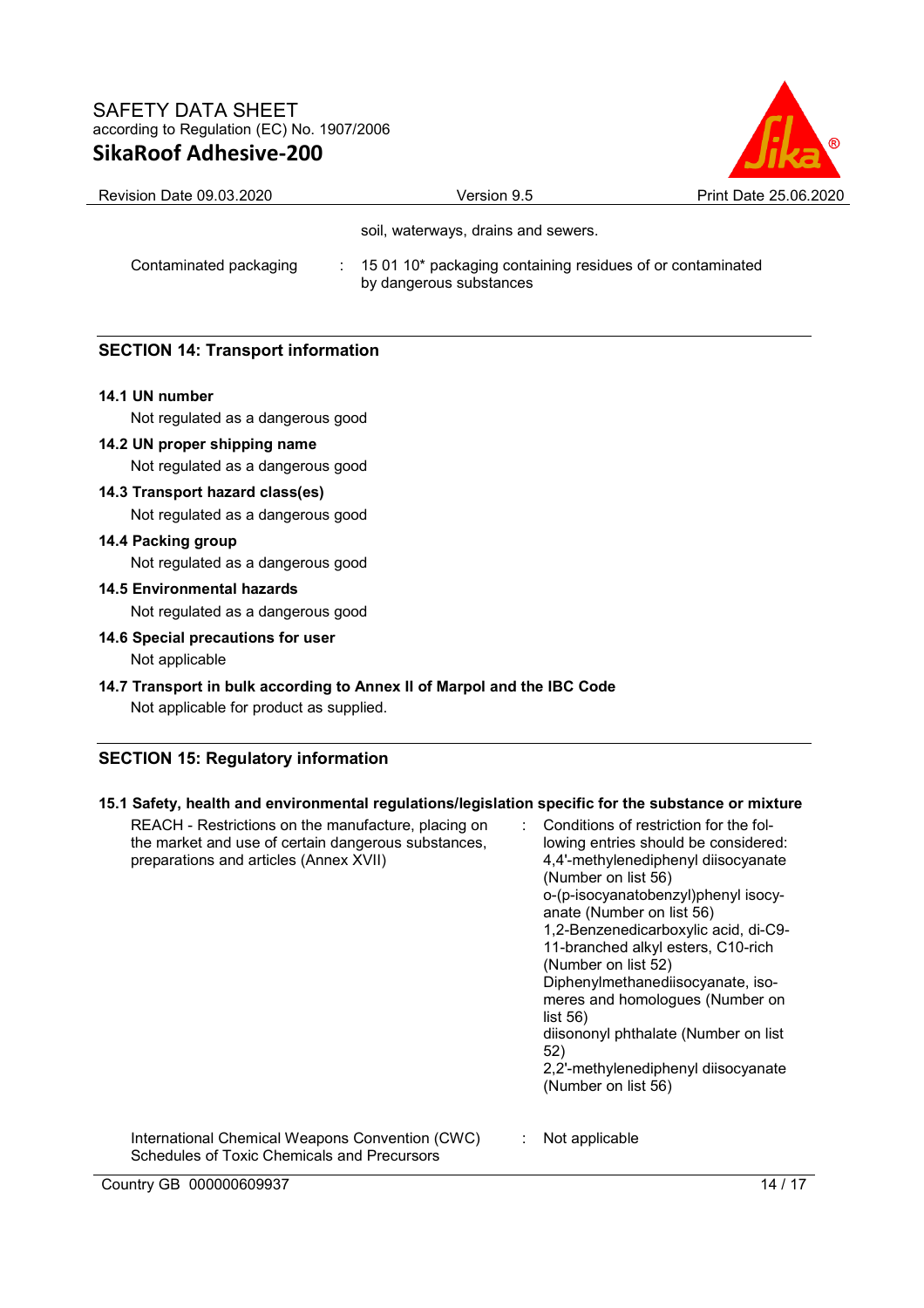

| Revision Date 09.03.2020                                                                                                                                                                                                                                                                                                                                                                                                                                                                       | Version 9.5                                                                                                                                                                                                                                                                                                   | Print Date 25,06,2020             |
|------------------------------------------------------------------------------------------------------------------------------------------------------------------------------------------------------------------------------------------------------------------------------------------------------------------------------------------------------------------------------------------------------------------------------------------------------------------------------------------------|---------------------------------------------------------------------------------------------------------------------------------------------------------------------------------------------------------------------------------------------------------------------------------------------------------------|-----------------------------------|
| REACH - Candidate List of Substances of Very High<br>Concern for Authorisation (Article 59).<br>REACH - List of substances subject to authorisation<br>(Annex XIV)<br>Regulation (EC) No 1005/2009 on substances that de-<br>plete the ozone layer<br>Regulation (EC) No 850/2004 on persistent organic pol-<br>lutants<br>Regulation (EC) No 649/2012 of the European Parlia-<br>ment and the Council concerning the export and import<br>of dangerous chemicals<br><b>REACH Information:</b> | $(=>0.1\%).$<br>Not applicable<br>Not applicable<br>÷<br>Not applicable<br>÷<br>Not applicable<br>All substances contained in our Products are<br>- registered by our upstream suppliers, and/or<br>- registered by us, and/or<br>- excluded from the regulation, and/or<br>- exempted from the registration. | None of the components are listed |
| jor-accident hazards involving dangerous substances.<br>Volatile organic compounds<br>÷                                                                                                                                                                                                                                                                                                                                                                                                        | Seveso III: Directive 2012/18/EU of the European Parliament and of the Council on the control of ma-<br>Not applicable<br>Law on the incentive tax for volatile organic compounds<br>(VOCV)<br>no VOC duties                                                                                                  |                                   |
|                                                                                                                                                                                                                                                                                                                                                                                                                                                                                                | Directive 2010/75/EU of 24 November 2010 on industrial<br>emissions (integrated pollution prevention and control)<br>Not applicable                                                                                                                                                                           |                                   |

If other regulatory information applies that is not already provided elsewhere in the Safety Data Sheet, then it is described in this subsection.

| Health, safety and environ-<br>mental regulation/legislation<br>specific for the substance or<br>mixture: | : Environmental Protection Act 1990 & Subsidiary Regulations<br>Health and Safety at Work Act 1974 & Subsidiary Regulations<br>Control of Substances Hazardous to Health Regulations<br>(COSHH)<br>May be subject to the Control of Major Accident Hazards<br>Regulations (COMAH), and amendments. |
|-----------------------------------------------------------------------------------------------------------|----------------------------------------------------------------------------------------------------------------------------------------------------------------------------------------------------------------------------------------------------------------------------------------------------|
|-----------------------------------------------------------------------------------------------------------|----------------------------------------------------------------------------------------------------------------------------------------------------------------------------------------------------------------------------------------------------------------------------------------------------|

#### **15.2 Chemical safety assessment**

No Chemical Safety Assessment has been carried out for this mixture by the supplier.

#### **SECTION 16: Other information**

#### **Full text of H-Statements**

| H <sub>225</sub>  | : Highly flammable liquid and vapour.  |
|-------------------|----------------------------------------|
| H <sub>315</sub>  | : Causes skin irritation.              |
| H <sub>3</sub> 17 | : May cause an allergic skin reaction. |
| H <sub>319</sub>  | : Causes serious eye irritation.       |
| H332              | : Harmful if inhaled.                  |

Country GB 000000609937 15 / 17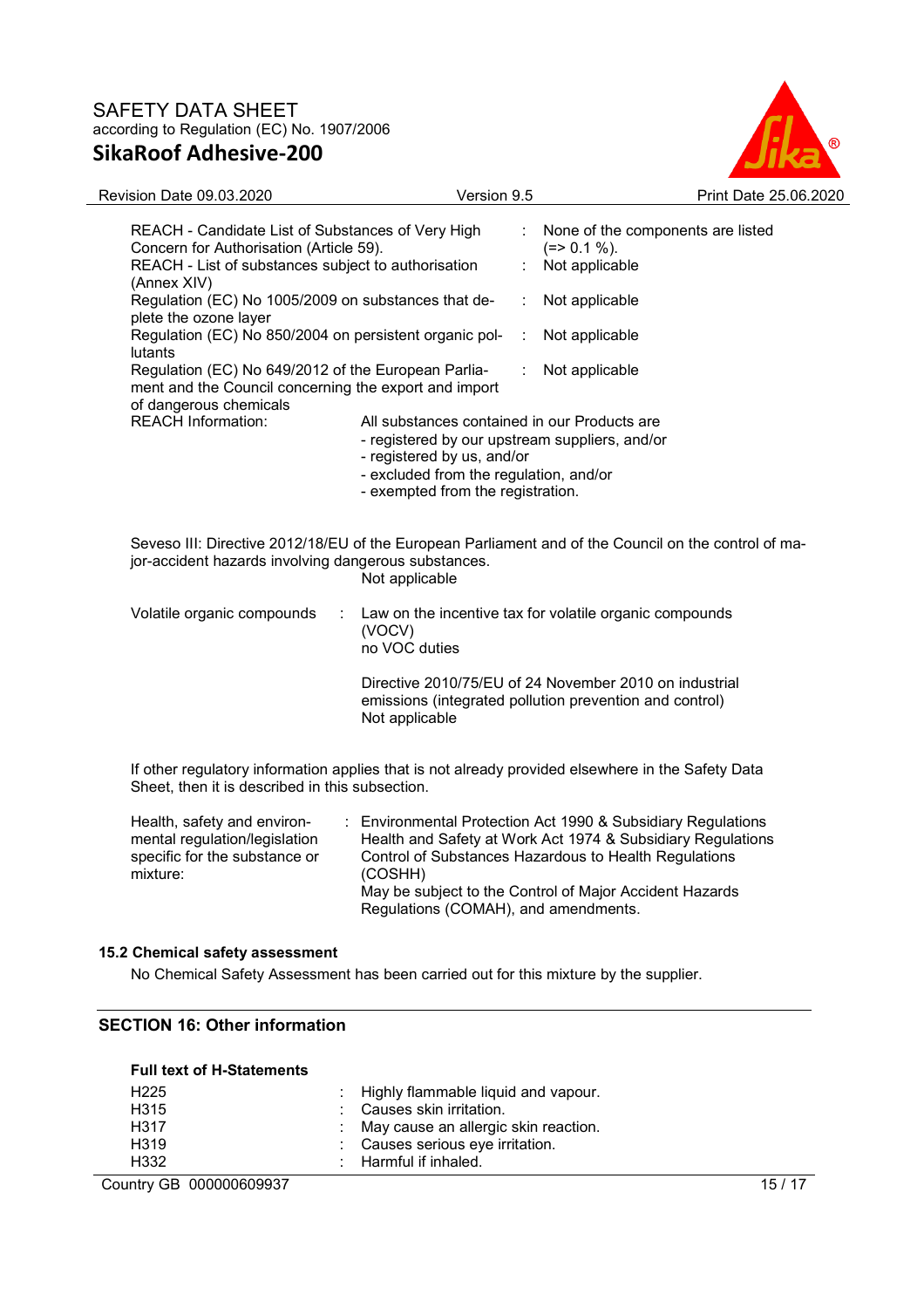

| Revision Date 09.03.2020                |                         | Version 9.5<br>Print Date 25.06.2020                                             |  |  |
|-----------------------------------------|-------------------------|----------------------------------------------------------------------------------|--|--|
| H334                                    |                         | May cause allergy or asthma symptoms or breathing difficul-                      |  |  |
|                                         | ties if inhaled.        |                                                                                  |  |  |
| H <sub>335</sub>                        |                         | May cause respiratory irritation.                                                |  |  |
| H351                                    |                         | Suspected of causing cancer.                                                     |  |  |
| H373                                    |                         | May cause damage to organs through prolonged or repeated                         |  |  |
|                                         | exposure.               |                                                                                  |  |  |
| H373                                    |                         |                                                                                  |  |  |
|                                         |                         | May cause damage to organs through prolonged or repeated<br>exposure if inhaled. |  |  |
| <b>Full text of other abbreviations</b> |                         |                                                                                  |  |  |
| Acute Tox.                              | Acute toxicity          |                                                                                  |  |  |
| Carc.                                   | Carcinogenicity         |                                                                                  |  |  |
| Eye Irrit.                              | Eye irritation          |                                                                                  |  |  |
| Flam. Liq.                              | Flammable liquids       |                                                                                  |  |  |
| Resp. Sens.                             |                         | Respiratory sensitisation                                                        |  |  |
| Skin Irrit.                             | Skin irritation         |                                                                                  |  |  |
| Skin Sens.                              | Skin sensitisation      |                                                                                  |  |  |
| <b>STOT RE</b>                          |                         | Specific target organ toxicity - repeated exposure                               |  |  |
| STOT SE                                 |                         | Specific target organ toxicity - single exposure                                 |  |  |
| GB EH40                                 |                         | UK. EH40 WEL - Workplace Exposure Limits                                         |  |  |
| GB EH40 BAT                             |                         | UK. Biological monitoring guidance values                                        |  |  |
| GB EH40 / TWA                           |                         | Long-term exposure limit (8-hour TWA reference period)                           |  |  |
| GB EH40 / STEL                          |                         | Short-term exposure limit (15-minute reference period)                           |  |  |
| <b>ADR</b>                              |                         | European Agreement concerning the International Carriage of                      |  |  |
|                                         |                         | Dangerous Goods by Road                                                          |  |  |
| CAS                                     |                         | <b>Chemical Abstracts Service</b>                                                |  |  |
| <b>DNEL</b>                             | Derived no-effect level |                                                                                  |  |  |
| <b>EC50</b>                             |                         |                                                                                  |  |  |
| <b>GHS</b>                              |                         | Half maximal effective concentration                                             |  |  |
|                                         |                         | <b>Globally Harmonized System</b>                                                |  |  |
| <b>IATA</b><br><b>IMDG</b>              |                         | International Air Transport Association                                          |  |  |
|                                         |                         | International Maritime Code for Dangerous Goods                                  |  |  |
| LD <sub>50</sub>                        |                         | Median lethal dosis (the amount of a material, given all at                      |  |  |
|                                         |                         | once, which causes the death of 50% (one half) of a group of                     |  |  |
|                                         | test animals)           |                                                                                  |  |  |
| <b>LC50</b>                             |                         | Median lethal concentration (concentrations of the chemical in                   |  |  |
|                                         |                         | air that kills 50% of the test animals during the observation                    |  |  |
|                                         | period)                 |                                                                                  |  |  |
| <b>MARPOL</b>                           |                         | International Convention for the Prevention of Pollution from                    |  |  |
|                                         |                         | Ships, 1973 as modified by the Protocol of 1978                                  |  |  |
| OEL                                     |                         | Occupational Exposure Limit                                                      |  |  |
| <b>PBT</b>                              |                         | Persistent, bioaccumulative and toxic                                            |  |  |
| <b>PNEC</b>                             |                         | Predicted no effect concentration                                                |  |  |
| <b>REACH</b>                            |                         | Regulation (EC) No 1907/2006 of the European Parliament                          |  |  |
|                                         |                         | and of the Council of 18 December 2006 concerning the Reg-                       |  |  |
|                                         |                         | istration, Evaluation, Authorisation and Restriction of Chemi-                   |  |  |
|                                         |                         | cals (REACH), establishing a European Chemicals Agency                           |  |  |
| <b>SVHC</b>                             |                         | Substances of Very High Concern                                                  |  |  |
| vPvB                                    |                         | Very persistent and very bioaccumulative                                         |  |  |
| <b>Further information</b>              |                         |                                                                                  |  |  |
| <b>Classification of the mixture:</b>   |                         | <b>Classification procedure:</b>                                                 |  |  |
| Skin Irrit. 2                           | H315                    | Calculation method                                                               |  |  |
| Eye Irrit. 2                            | H319                    | Calculation method                                                               |  |  |

Country GB 000000609937 16 / 17